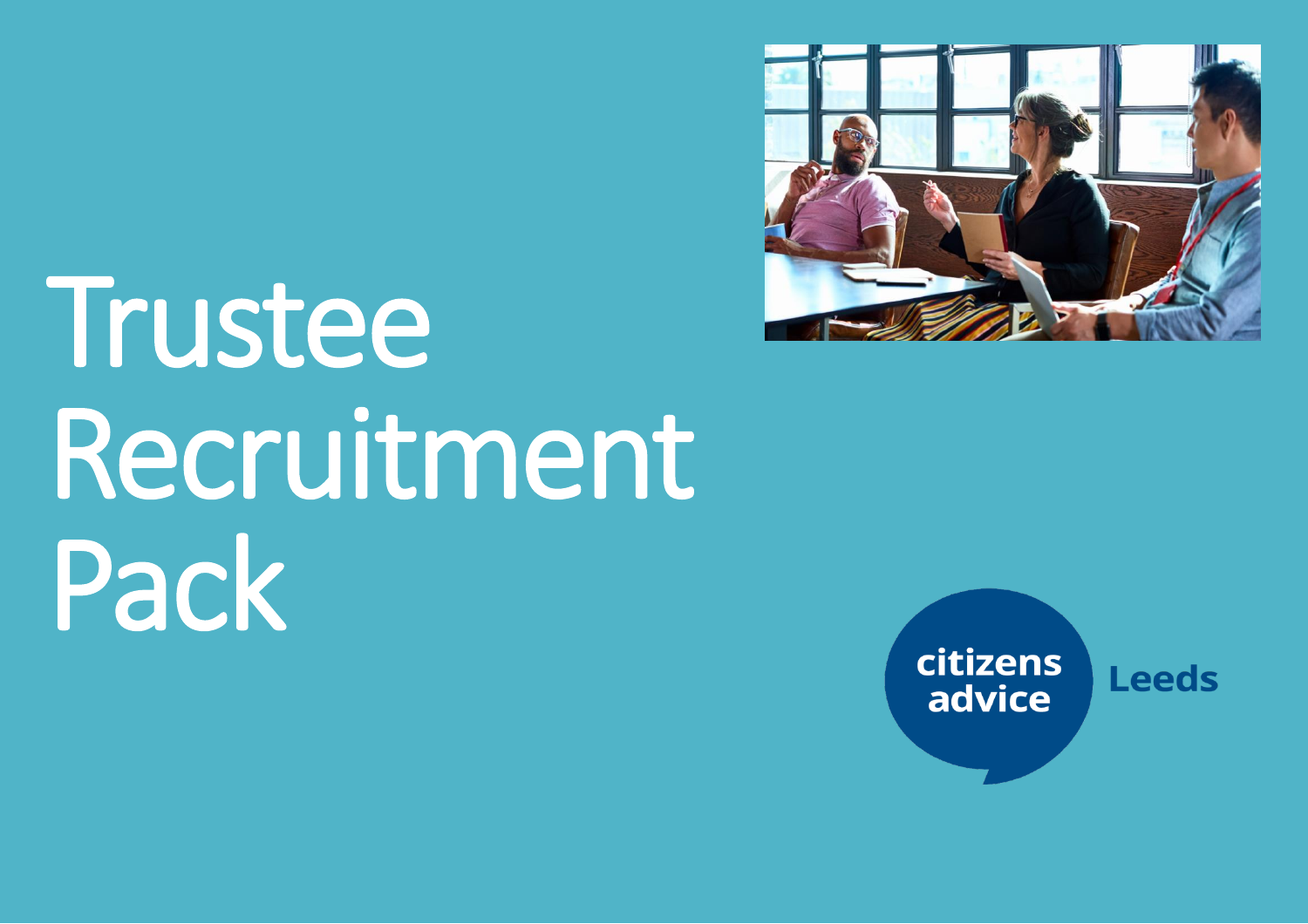## **Introduction from the Chair of Trustees**

Thank you for your interest in becoming a Trustee of Citizens Advice Leeds. I hope you'll find this pack interesting and helpful in deciding if you'd like to join us.

The Trustees at Citizens Advice Leeds come from a wide range of backgrounds but we all share a passion for social justice and a commitment to doing all we can to even up imbalances in how power works in society.

Citizens Advice Leeds' dedicated and skilled staff deal on a daily basis with people at their most vulnerable, bringing their experience and compassion to bear.

We are fortunate in having strong, practical support from partners, especially Leeds City Council. The Trustees are endlessly searching for opportunities to do more and better for clients and you would be joining us at a time when our ambitions are high – and the stakes even higher.

**Isobel Mills**

### **Working for a fairer society**

Citizens Advice Leeds is a local charity working for a fairer society where people are free from the effects of poverty and injustice.

Since 1939 we've been providing free and independent advice to local people – from a world war to a global pandemic, we've kept our services running and continually adapted to the changing needs of our service users.



**In 2021/22 we helped over 19,000 people to resolve financial, housing, employment and many other problems.**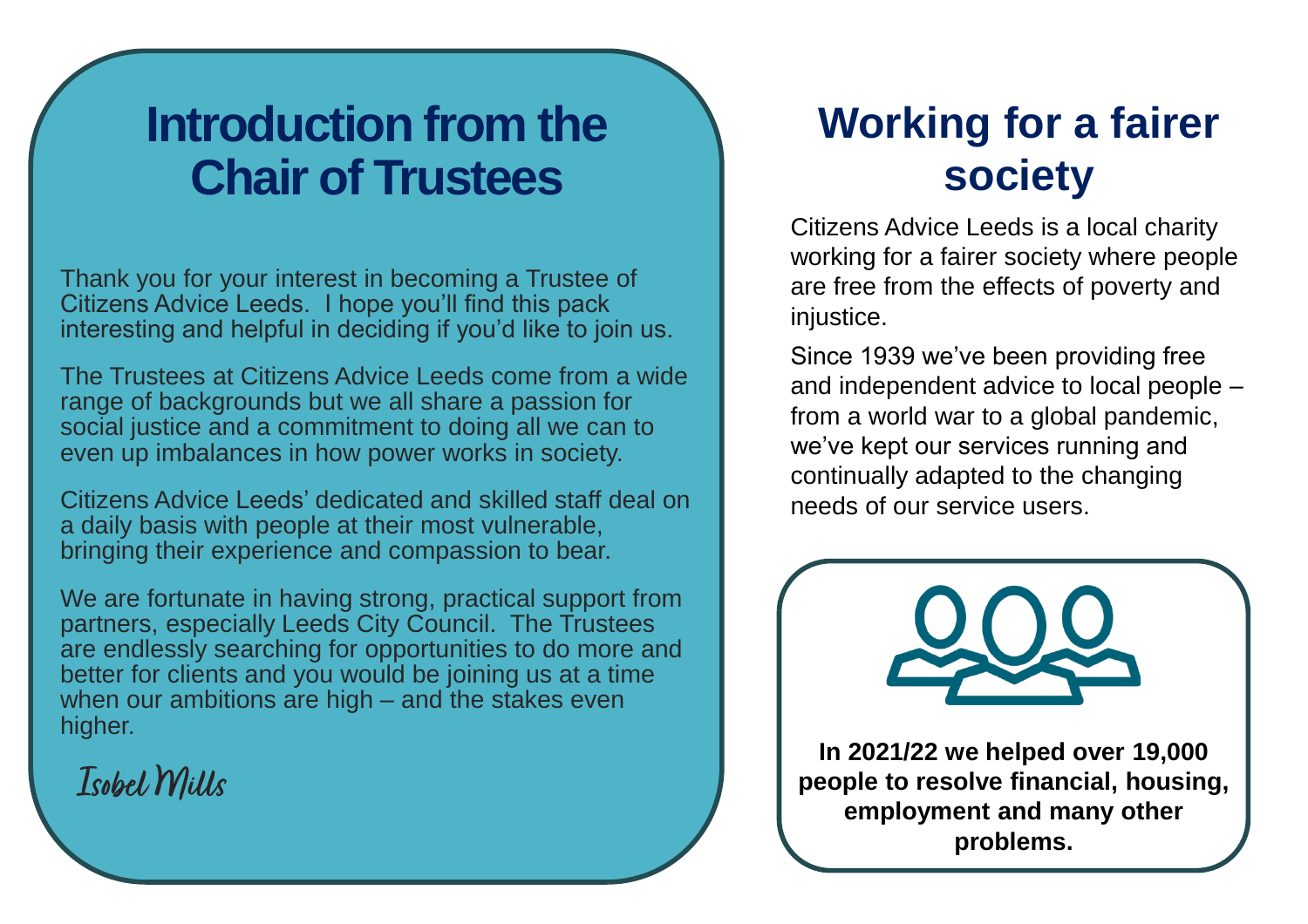# **HOW WE HELP**

Through our work we bring about changes for individuals, families and communities:

- ❑ We help people on low incomes to achieve better living conditions through increased income, better housing and improved health and wellbeing.
- ❑ We help people to fight back against discrimination, abuse and illegal and unfair practices.
- ❑ We make connections between individual situations and collective injustice and use our evidence to campaign for policy solutions locally and nationally.



We helped clients find answers to over **58,000**  problems in 2021/22.

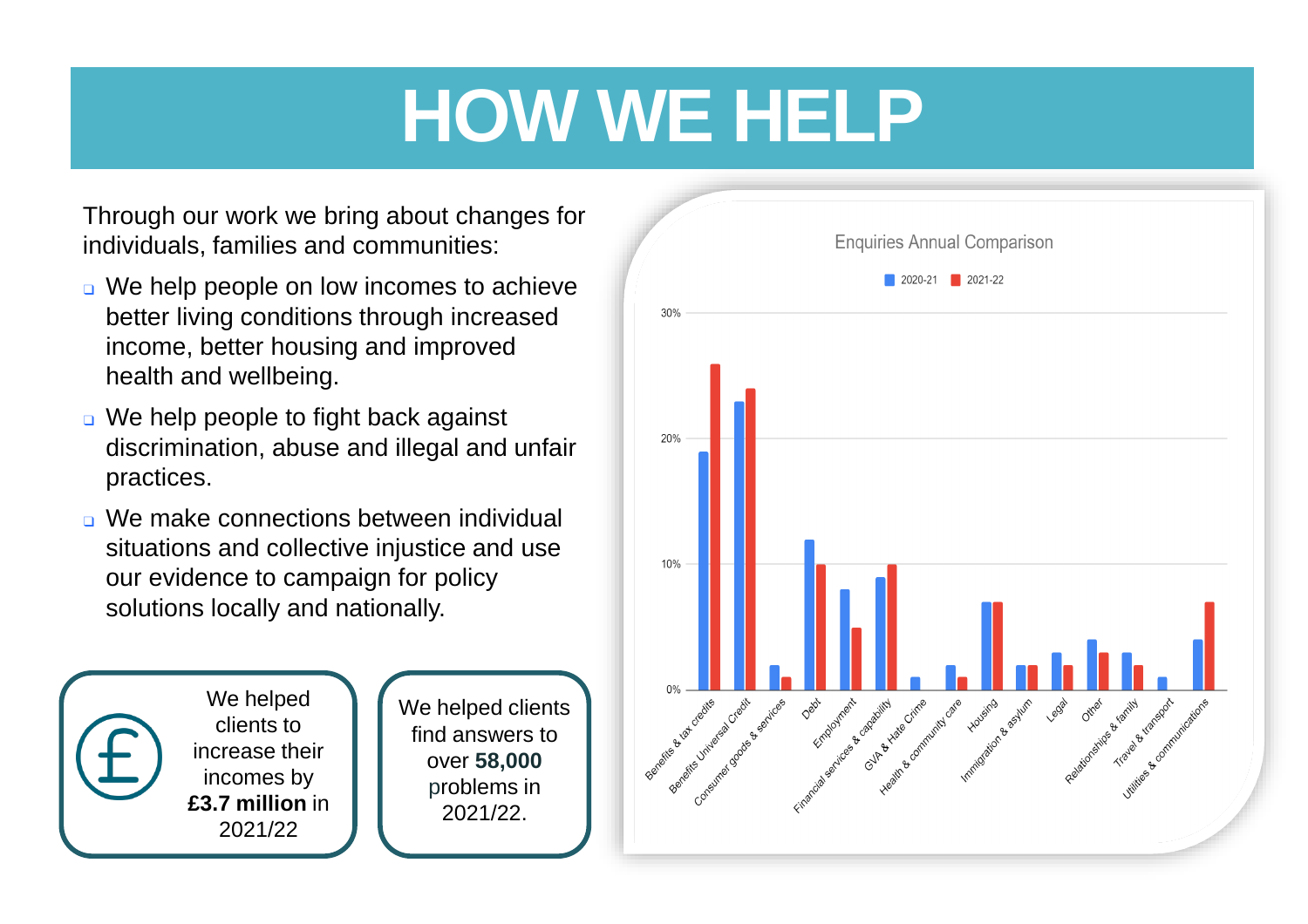# **CLIENT FEEDBACK**

In our most recent client satisfaction survey:

- **82%** said our advice helped them find a way forward in resolving their problems.
- **86%** said they would be likely to recommend our service.

In my experience there are times in life when without help we can give up or get even worse with our health and life situation. Citizens Advice is like a 'rope for a sinking person' and it literally saves lives in many cases and brings hope I believe…A great big thank you to CAB staff.

Just would like to thank everyone who helped with various problems, they have all gone above and beyond to help and I will be forever grateful. **WHO WE HELP**

> **51%** of our clients are disabled or have a long term health condition.



**59%** of our clients live in rented accommodation.



**35%** of our clients are families with dependent children.

**32%** of our clients are from Black, Asian & minority ethnic backgrounds.

Causes of dissatisfaction relate to call waiting times and having to refer people to other services for specialist legal advice. We aim to address both these issues in our next phase of development.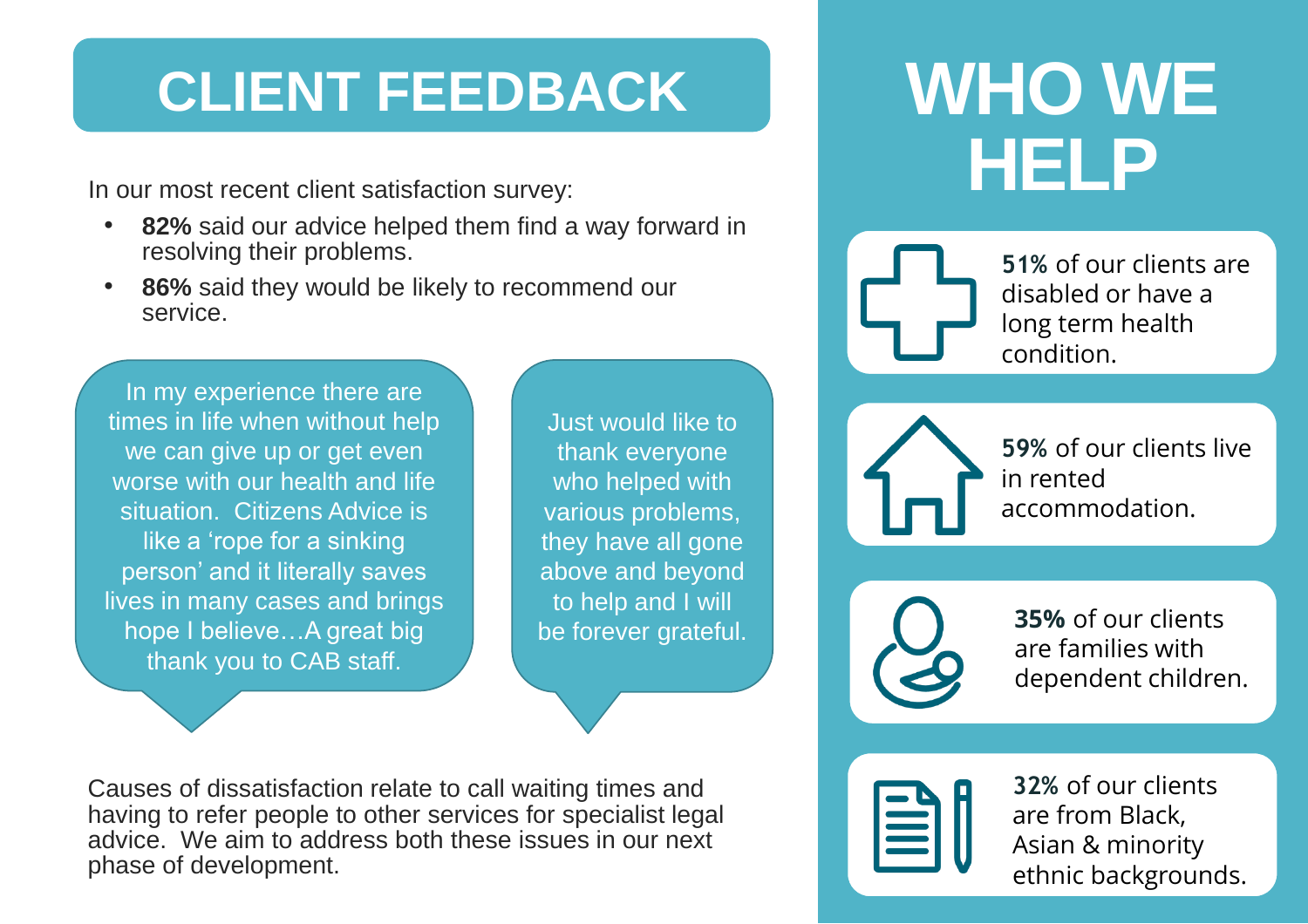# Becoming a Trustee at Citizens Advice Leeds

As a Trustee at Citizens Advice Leeds you will be part of an organisation that makes a real difference to people's lives, helping to combat poverty and injustice locally and nationally.

In 2022 you'd be joining us at a time when Citizens Advice Leeds is embarking on new service developments to increase the support we're able to offer local residents. Having recently moved premises, we're pleased to offer modern, conveniently located offices to our services users and staff, which provide an ideal base for our next phase of development.

We're seeking 3 new trustees to join us who have the skills and experience to help drive forward these developments, one of whom will replace our Treasurer. Some of the attributes we're seeking are:

- Experience in the voluntary sector in a management or leadership role.
- Demonstrated experience in promoting equity, diversity and inclusion practices.

In addition, for the role of Treasurer:

• To have substantial experience in managing budgets in excess of £1 million; ACA qualified & preferably with experience of charity accounts.

We're also seeking a trustee who has experience of managing legal advice services and/or working in legal aid services.



#### **Our commitment to access & quality**

In recent years we have doubled the number of people we help and made it easier to contact us by phone & online. Our commitment to access & quality means that:

> •We consistently achieve good and excellent quality of advice results.

•We provide access to justice for people most at risk of exclusion, e.g.

- We deliver advice sessions in mental health services, GP surgeries & provide free access to interpreters
- 32% of our clients are from Black. Asian or minority ethnic backgrounds
- 49% of our clients have a disability or long term health condition
- We provide freephone telephone helplines & webchat & email options.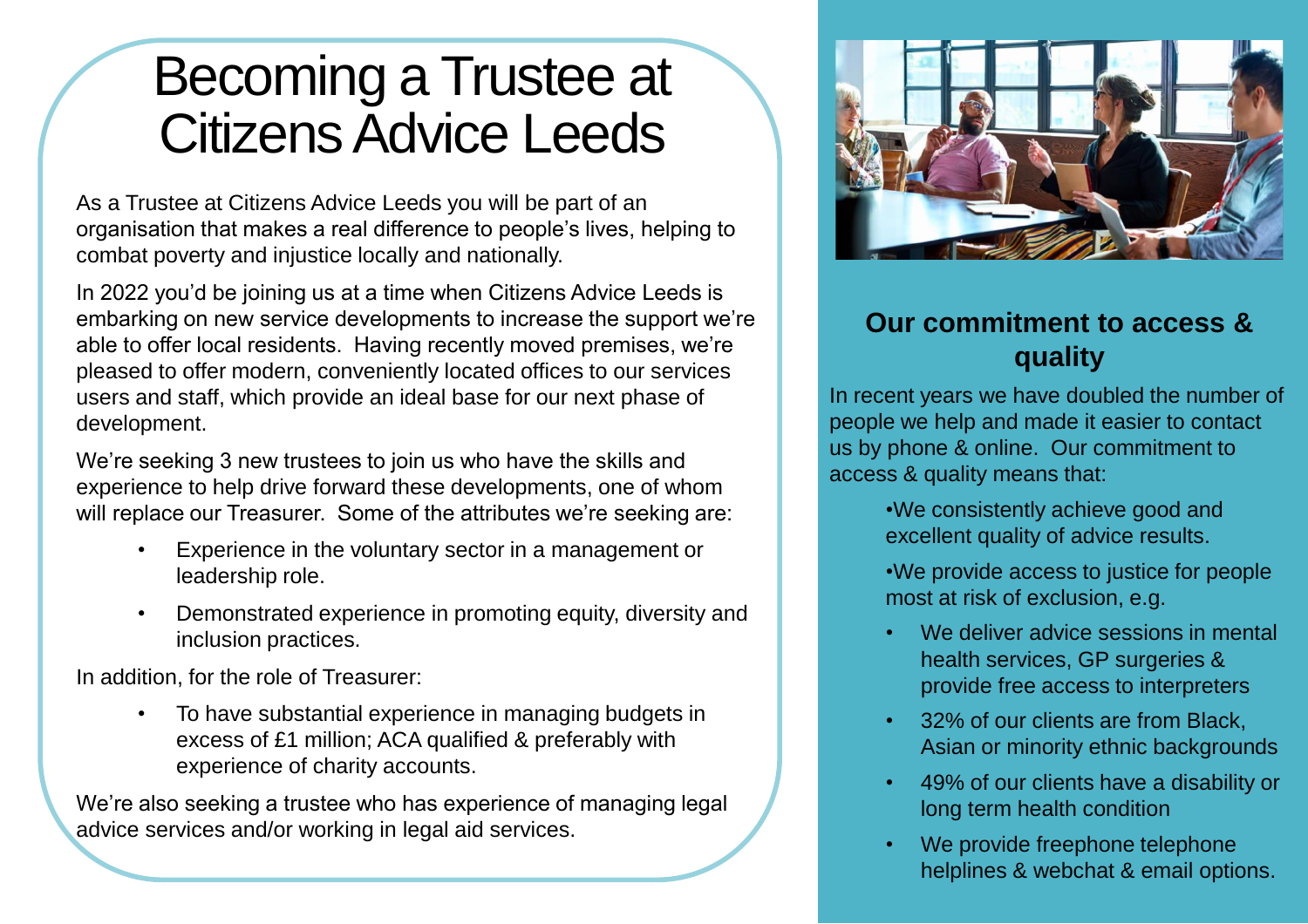# **Application** process **• Citizens Advice Leeds is a local**

If you are interested in joining our Trustee Board and would like an informal chat about the role, please contact our CEO at [dianne.lyons@citizensadviceleeds.org.uk](mailto:dianne.lyons@citizensadviceleeds.org.uk)

To apply, please go to [www.citizensadviceleeds.org.uk](http://www.citizensadviceleeds.org.uk/) where you will find:

- A full role description and person specification
- An application form
- Our Trustee Code of Conduct
- Our latest annual accounts and other information about us

If you require information in different formats, or for adjustments to be made in respect of a disability or health condition, please contact our CEO to discuss details.

Please return your completed application form by 25 July 2022.

Candidates will have the opportunity to visit our offices and will be interviewed by at least two Trustees. Successful candidates will be invited to attend a Board meeting as an observer. We expect to make formal appointments in September 2022.

#### Key facts about Citizens Advice Leeds

- charity and a member of the national Citizens Advice network.
- We employ over 60 staff and have a similar number of volunteers.
- Our annual turnover is c. £2.5 million, with funding coming from local and national sources.
- We are accredited by Citizens Advice and the Financial Conduct Authority.
- We are a Disability Confident Employer and a Mindful Employer.